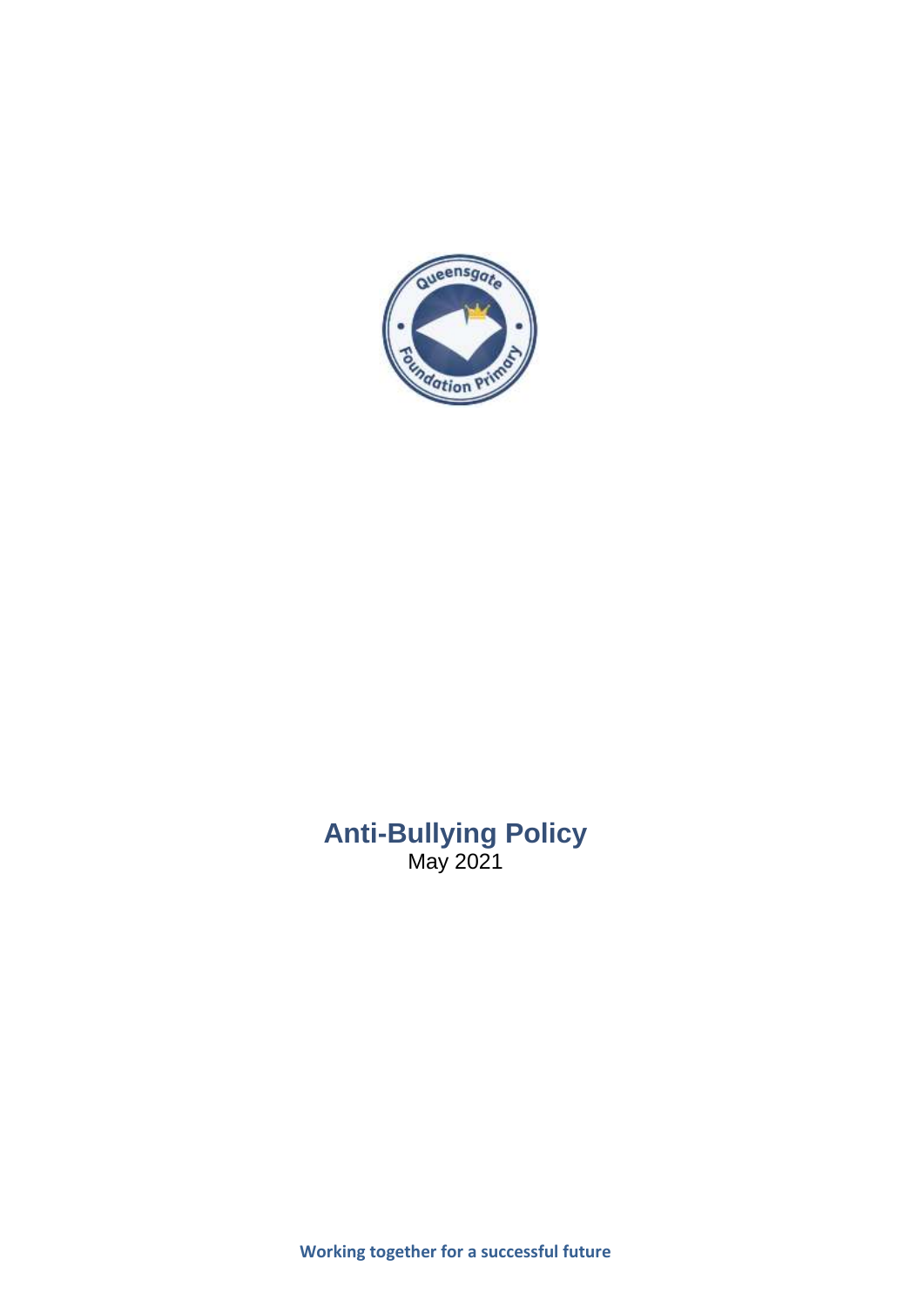## **ANTI-BULLYING POLICY QUEENSGATE FOUNDATION PRIMARY SCHOOL**

## **Policy Review**

This policy is reviewed in full by the Governing Board on an annual basis.

The policy was last reviewed and agreed by the Governing Board on 20<sup>th</sup> May 2021

It will be reviewed again by May 2022

## **Approved**

Signature: ……………………………………… Head Teacher \_\_\_\_\_\_\_\_\_\_\_\_\_\_\_\_\_\_\_\_\_\_Date: 20<sup>th</sup> May 2021

Signature: …………………………….. Chair of the Governing Board Date: 20th May 2021

### **Policy control**

| <b>Date</b> | <b>Amendments / additions</b>                     | <b>Reason</b>                     |
|-------------|---------------------------------------------------|-----------------------------------|
| May 2020    | 1.2 Addition of Child Protection and Safeguarding | Policies used in conjunction with |
|             | Policy                                            | each other.                       |
| May 2020    | 5.1 Addition to inform School Code was re-written | Update of School Code.            |
|             | in February 2020                                  |                                   |
| May 2020    | 8.5 Addition of delegated member of staff         | Update of process.                |
| May 2020    | 9.2 School Nurse replaced by First Aid            | No School nurse on site.          |
| May 2020    | 11.1 School Nurse replaced by First Aid and       | No School nurse on site.          |
|             | member of staff                                   |                                   |
|             |                                                   |                                   |
|             |                                                   |                                   |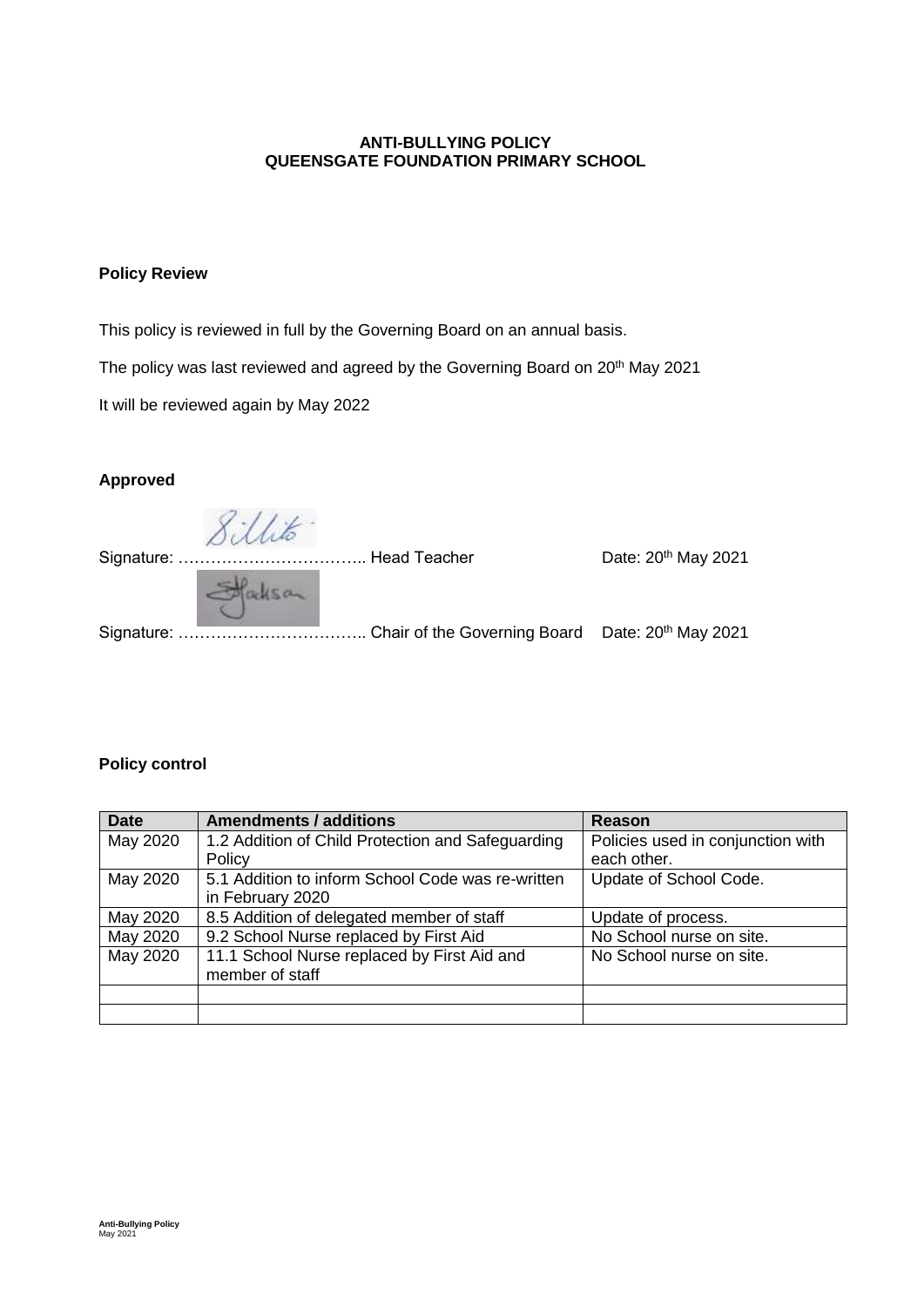## **Contents:**

## **[Statement of intent](#page-3-0)**

- 1. **[Legal framework](#page-4-0)**
- 2. **[Definition](#page-4-1)**
- **3. [Types of bullying](#page-4-2)**
- **4. [Statutory implications](#page-5-0)**
- 5. **[Prevention](#page-6-0)**
- 6. **[Signs of bullying](#page-6-1)**
- **7. [Staff principles](#page-7-0)**
- **8. [Roles and responsibilities](#page-7-1)**
- **9. [Procedures](#page-8-0)**
- **10. [Sanctions](#page-9-0)**
- **11. [Support](#page-9-1)**
- **12. [Follow up support](#page-10-0)**
- **13. [Bullying outside of school](#page-10-1)**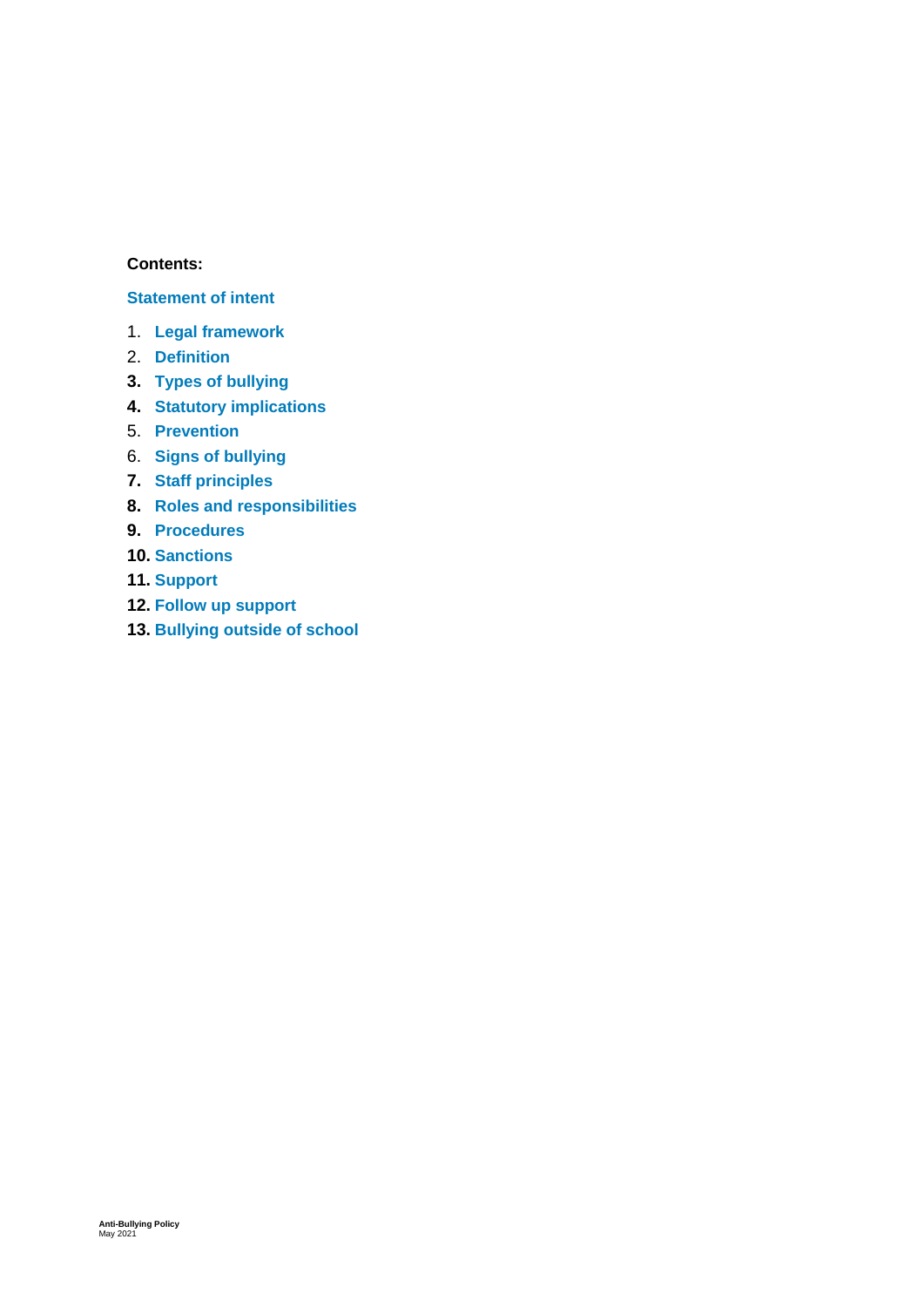## <span id="page-3-0"></span>**Statement of intent**

Queensgate Foundation Primary School believes that all pupils are entitled to learn in a safe and supportive environment; this means being free from all forms of bullying behaviour. This policy outlines how instances of bullying are dealt with, including the procedures to prevent occurrences of bullying.

These strategies, such as learning about tolerance and difference as part of the school's curriculum, aim to promote an inclusive, tolerant and supportive ethos at the school.

The Education and Inspections Act 2006, outlines a number of legal obligations regarding the school's response to bullying. Under section 89, schools must have measures in place to encourage good behaviour and prevent all forms of bullying amongst pupils. These measures are part of the school's Behavioural Policy, which is communicated to all pupils, school staff and parents/carers.

All staff, parents/carers and pupils work together to prevent and reduce any instances of bullying at the school. There is a zero tolerance policy for bullying at Queensgate Foundation Primary School.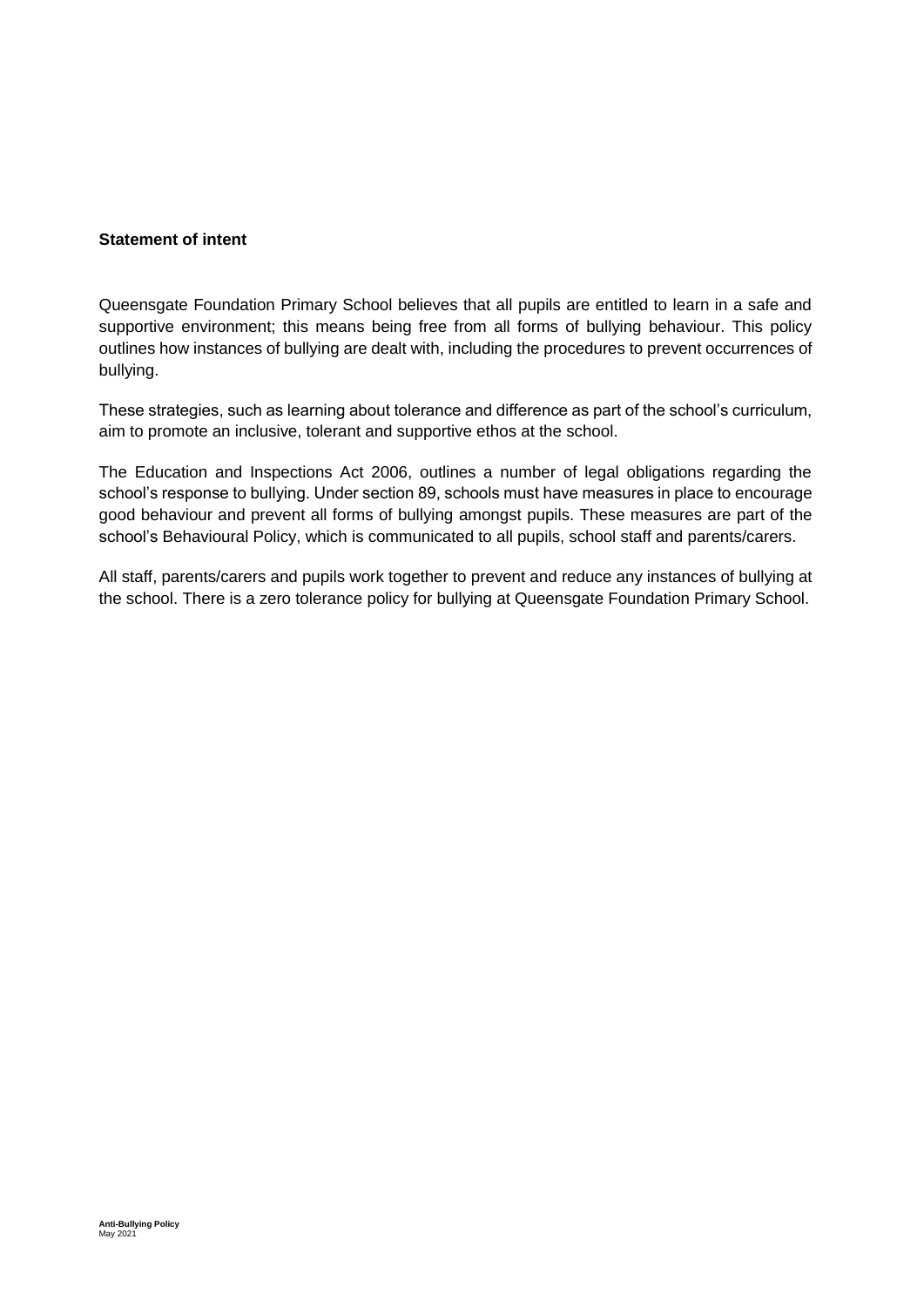## <span id="page-4-0"></span>**1. Legal framework**

- 1.1. This policy has due regard to legislation, including, but not limited to the following:
	- Education and Inspections Act 2006
	- Equality Act 2010
	- Children Act 1989
	- Protection from Harassment Act 1997
	- Malicious Communications Act 1988
	- Public Order Act 1986
	- Communications Act 2003
	- Human Rights Act 1998
	- Crime and Disorder Act 1998
- 1.2. This policy will be implemented in conjunction with the school's:
	- Pupil Behaviour Policy
	- E-safety Policy
	- Child Protection Policy
	- Safeguarding Policy

## <span id="page-4-1"></span>**2. Definition**

- 2.1. For the purpose of this policy, bullying is persistent behaviour by an individual or group with the intention of verbally, physically, or emotionally harming another person or group.
- 2.2. Bullying is generally characterised by:
	- Repetition: Incidents are not one-offs; they are frequent and happen over a period of time
	- Intent: The perpetrator(s) means to cause verbal, physical or emotional harm; it is not accidental
	- Targeting: Bullying is generally targeted at a specific individual or group
	- Power imbalance: Whether real or perceived, bullying is generally based on unequal power relations

#### <span id="page-4-2"></span>**3. Types of bullying**

- 3.1. Many different kinds of behaviour can be considered bullying and can be related to almost anything. Teasing another pupil because of their appearance, religion, ethnicity, gender, sexual-orientation, home life, culture, disability, or special educational needs are some of the types of bullying that can occur.
- 3.2. Bullying can be acted out through the following mediums:
	- **Verbally**
	- **Physically**
	- **Emotionally**
	- Online (Cyber)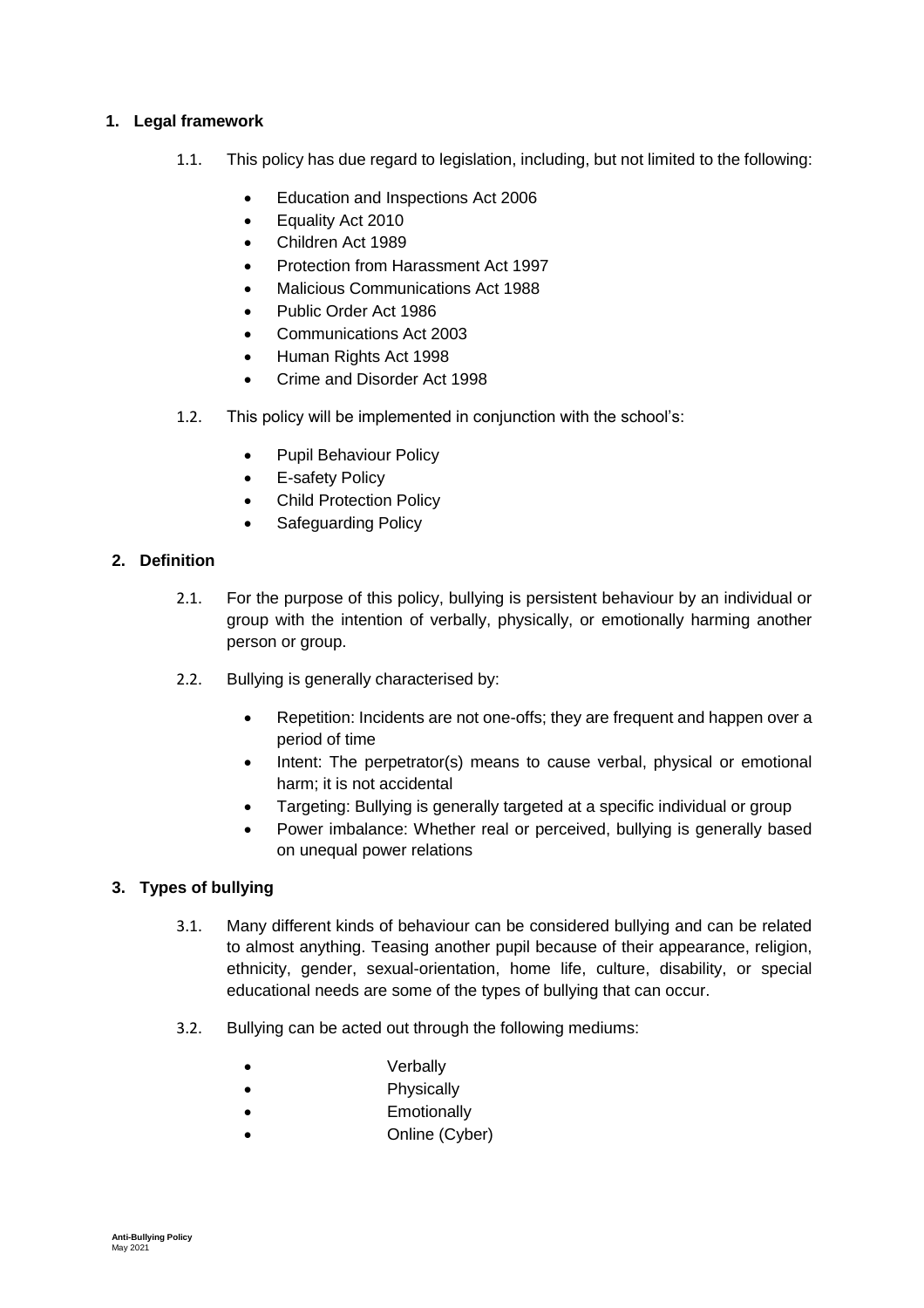- 3.3. **Racist bullying:** Bullying another person based on their ethnic background, religion or skin colour. Racist bullying is a criminal offence under the Crime and Disorder Act 1998 and Public Order Act 1986.
- 3.4. **Homophobic bullying:** Bullying another person because of their actual or perceived sexual orientation.
- 3.5. **Transphobic bullying:** Bullying based on another person's gender 'variance' or for not conforming to dominant gender roles.
- 3.6. **Sexist bullying:** Bullying based on sexist attitudes expressed in a way to demean, intimidate or harm another person because of their sex or gender. Sexist bullying may sometimes be characterised by inappropriate sexual behaviours.
- 3.7. **Sexual bullying:** Bullying behaviour that has a physical, psychological, verbal or non-verbal sexual dimension/dynamic that subordinates, humiliates or intimidates another person. This is commonly underpinned by sexist attitudes or gender stereotypes.

## <span id="page-5-0"></span>**4. Statutory implications**

- 4.1. Under the Equality Act 2010, the school understands that it has a responsibility to eliminate unlawful discrimination, harassment, victimisation and any other conduct prohibited by the act; advance equality of opportunity between people who share a protected characteristic and people who do not share it; and foster good relations between people who share a protected characteristic and people who do not share it.
- 4.2. Under the Human Rights Act (HRA) 1998, the school understands that it could have charges brought against it if it allows the rights of children and young people at the school to be breached by failing to take bullying seriously.
- 4.3. The National Association of Head Teachers has guidelines that headteachers must 'satisfy themselves' that their school's Anti-Bullying Policy complies with the HRA; the headteacher understands that they cannot do this without fully involving their teaching staff.
- 4.4. Although bullying itself is not a criminal offence, some types of harassment, threatening behaviour and/or communications may be considered criminal offences:
	- Under the Malicious Communications Act 1988, it is an offence for a person to electronically communicate with another person with the intent to cause distress or anxiety, or which conveys a message which is indecent or grossly offensive, a threat, or information which is false and known or believed to be false by the sender
	- The Protection from Harassment Act 1997 makes it an offence to knowingly pursue any course of conduct amounting to harassment
	- Section 127 of the Communications Act 2003 makes it an offence to send, by means of a public electronic communications network, a message, or other matter, that is grossly offensive or of an indecent, obscene or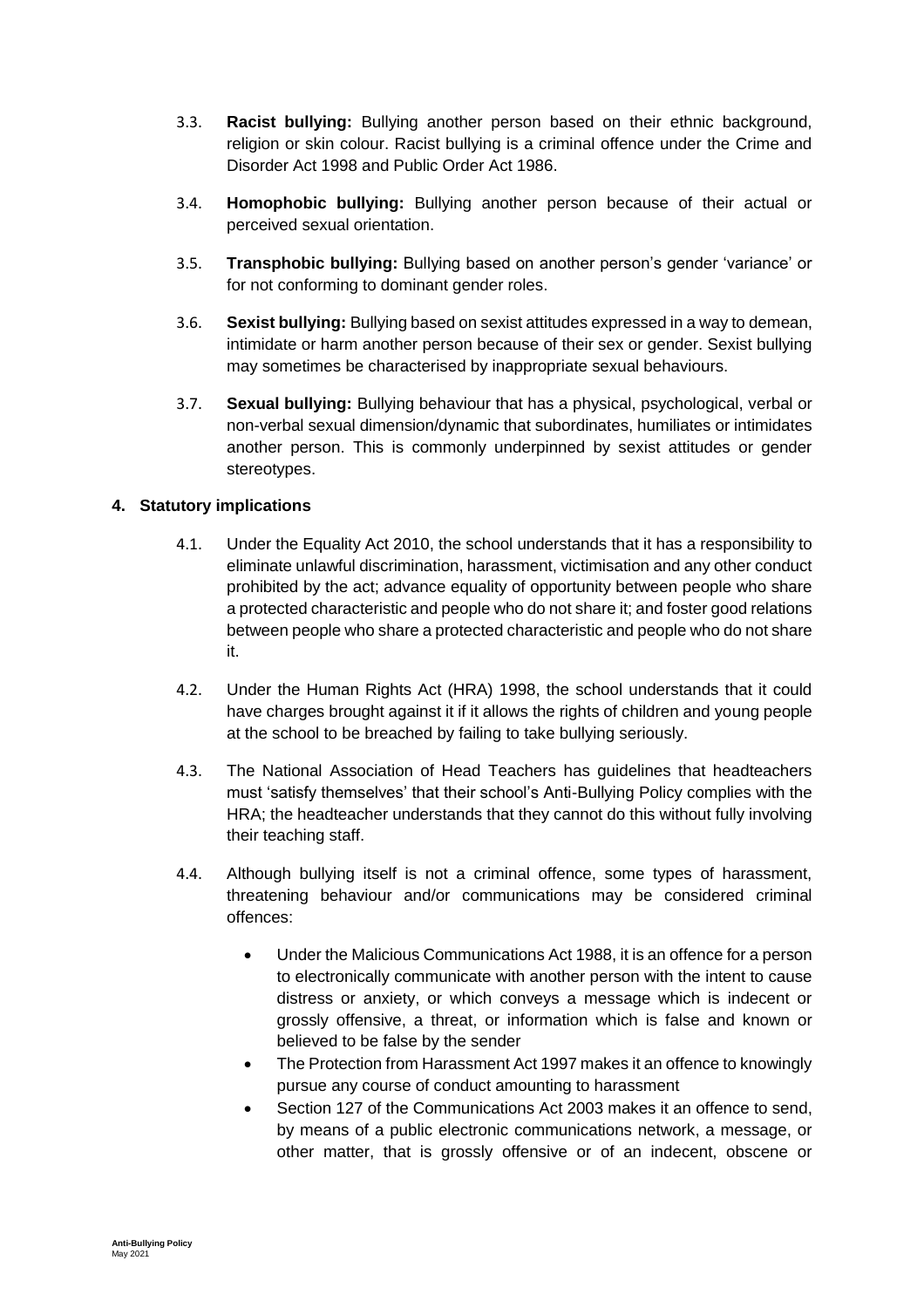menacing character. It is unlawful to disseminate defamatory information through any media, including internet sites

 Other forms of bullying which are illegal and should be reported to police include: violence or assault, theft, repeated harassment or intimidation and hate crimes

## <span id="page-6-0"></span>**5. Prevention**

- 5.1. The school clearly communicates a whole-school commitment to addressing bullying in the form of a written statement called Our School Code which is regularly promoted across the whole school and has been re-written in February 2020.
- 5.2. All reported or witnessed instances of bullying in the school are challenged by a member of staff.
- 5.3. Staff encourage pupil co-operation and the development of interpersonal skills through the use of group work and pair work.
- 5.4. All types of bullying are discussed as part of the curriculum, and diversity, difference and respect for others is promoted and celebrated through various lessons.
- 5.5. Changing and organising seating arrangements in class helps to prevent instances of bullying.
- 5.6. Potential victims of bullying are drawn into working groups with children who do not abuse or take advantage of them.
- 5.7. Opportunities to extend friendship groups and interactive skills are provided through participation in special events, for example, drama productions, sporting activities and cultural groups.
- 5.8. All members of the school community are made aware of the school's Anti-Bullying Policy.
- 5.9. All staff members receive training on identifying and dealing with the different types of bullying.
- 5.10. A safe, supervised place is available for pupils to go to at lunch if they are involved in conflict with their peers, or wish to avoid a bully.

## <span id="page-6-1"></span>**6. Signs of bullying**

- 6.1. Some of the signs that a pupil may be victim of bullying include, but are not limited to, the following:
	- Being frightened to travel to or from school
	- Asking to be driven to school
	- Unwillingness to attend school
	- Truancy
	- Becoming anxious or lacking confidence
	- Saying that they feel ill in the morning
	- Decreased involvement in school work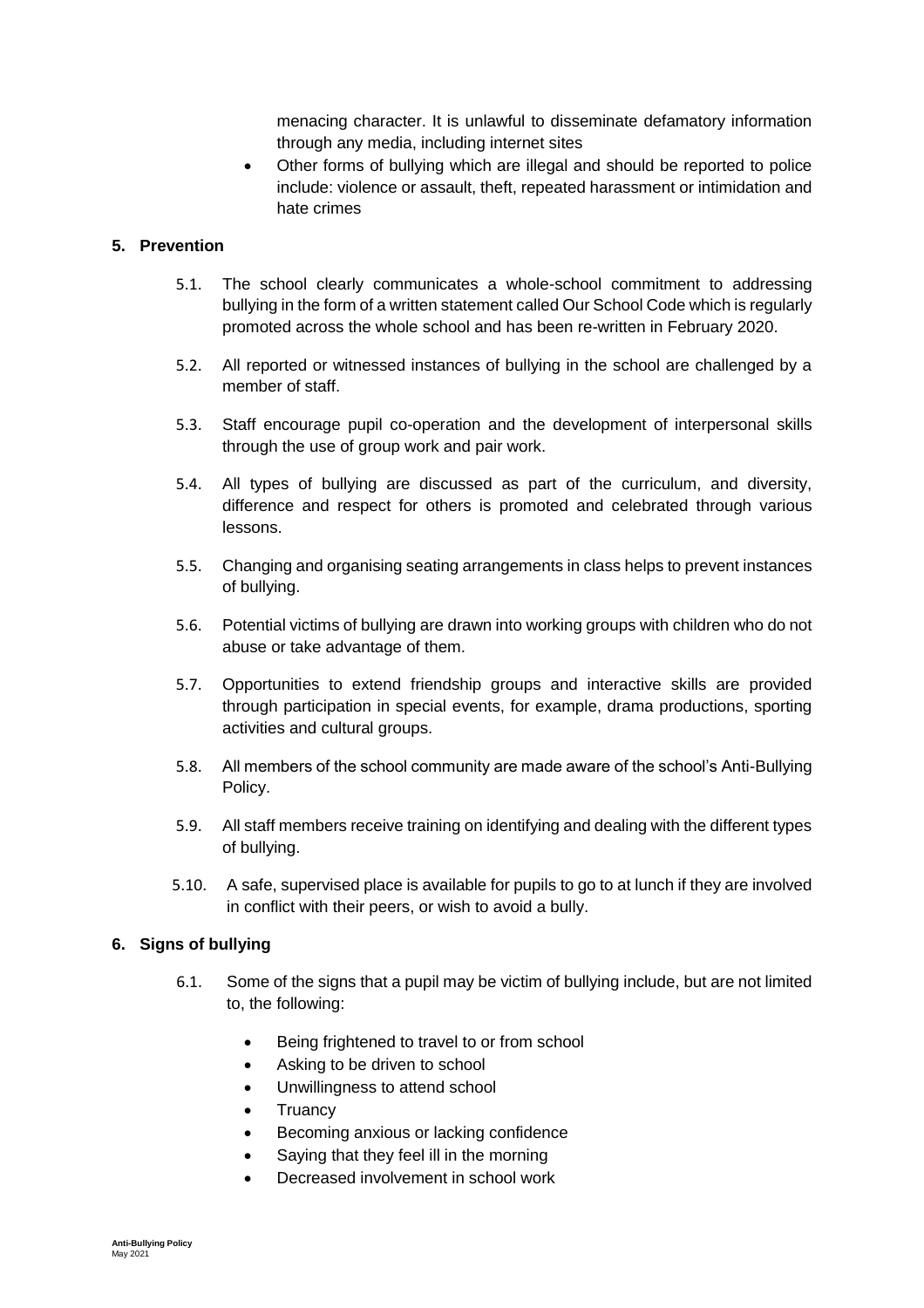- Returning home with torn clothes or damaged possessions
- Missing possessions
- Missing dinner money
- Asking for extra money or stealing
- Cuts or bruises
- Lack of appetite
- Unwillingness to use the internet or mobile devices
- Becoming agitated when receiving calls or text messages
- Lack of eye contact
- Becoming short tempered
- Change in behaviour and attitude at home
- 6.2. Although the signs outlined above may not be due to bullying, they may be due to deeper social, emotional or mental issues, so are still worth investigating.
- 6.3. Pupils who display a significant number of these signs are engaged with, in order to determine the underlying issues, whether they are due to bullying or other issues.

#### <span id="page-7-0"></span>**7. Staff principles**

- 7.1. Prevention is at the forefront of the school's Anti-Bullying Policy.
- 7.2. Staff treat reports of bullying very seriously.
- 7.3. Staff do not ignore signs of suspected bullying.
- 7.4. Unpleasantness from one pupil towards another is always challenged and never ignored.
- 7.5. Staff take action immediately; this applies to all staff, not solely teaching staff.
- 7.6. Staff always respect pupils' privacy, and information about specific instances of bullying are not discussed with others, unless it is in a setting that the victim has given consent to.
- 7.7. Follow-up support is given to both the victim and bully in the months following any incidents, to ensure all bullying has stopped.

#### <span id="page-7-1"></span>**8. Roles and responsibilities**

- 8.1. The governing body evaluates and reviews this policy to ensure that it is nondiscriminatory.
- 8.2. It is the responsibility of all staff to be alert to possible bullying of pupils and to deal with incidents as the highest priority.
- 8.3. The headteacher reviews and amends this policy, taking account of new legislation and government guidance, and using staff experience of dealing with bullying incidents in the previous year to improve procedures.
- 8.4. Cause for Concern records held on blue paper (prior to January 2019) and those recorded using the CPOMS electronic system (after January 2019) contain data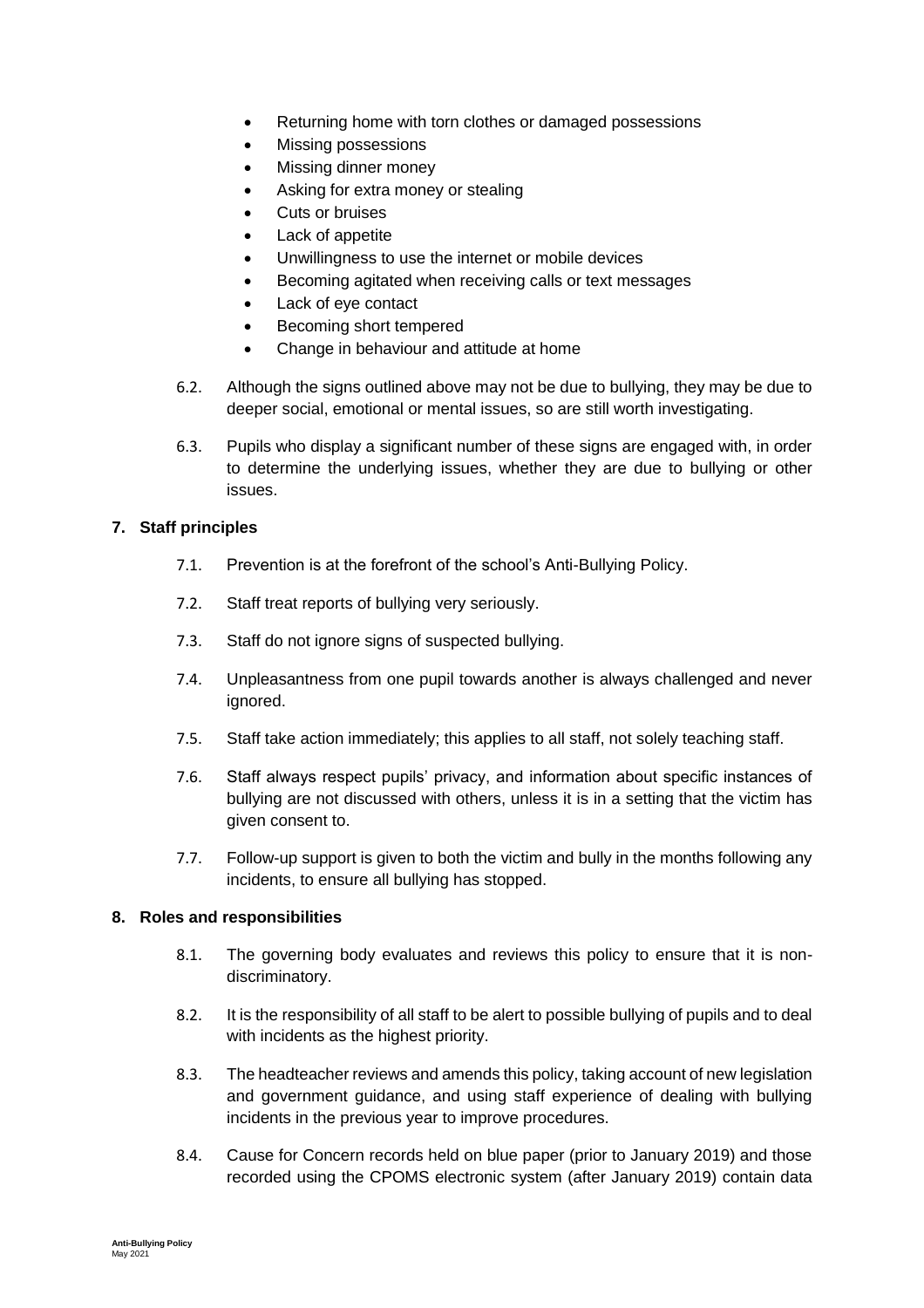which include the type of bullying incident which has occurred and allows for proper analyses of the data collected.

- 8.5. The headteacher, or delegate member of staff, analyses the data held on CPOMS at weekly intervals in order to identify any trends in the types of bullying occurring and implement the appropriate measures to tackle it.
- 8.6. The headteacher arranges appropriate training for staff members.
- 8.7. Each class teacher corresponds and meets with parents/carers where necessary. They also provide a point of contact when more serious bullying incidents occur.
- 8.8. Class teacher are alert to social dynamics in their class and are available for pupils who wish to report bullying. They also provide follow-up support after bullying incidents.
- 8.9. All staff ensure that they are alert to possible bullying situations, particularly exclusion from friendship groups, and that they inform the pupil's teacher of such observations.
- 8.10. All staff will avoid gender stereotyping when dealing with bullying.
- 8.11. Throughout the year, the composition of pupil groups shows sensitivity to those who have been the victims of bullying.
- 8.12. Parents/carers are advised to inform their child's class teacher if they are concerned that their child may be bullied or be involved in bullying.
- 8.13. Pupils are advised to inform a member of staff if they witness bullying, or are a victim of bullying.
- 8.14. Pupils are taught not to make counter-threats if they are victims of bullying.
- 8.15. Pupils are taught to walk away from any dangerous situations and avoid involving other pupils in incidents.
- 8.16. Pupils are advised to retain all evidence of cyber bullying.

#### <span id="page-8-0"></span>**9. Procedures**

- 9.1. Minor incidents are reported to the pupil's class teacher, who investigates the incident, sets appropriate sanctions for the perpetrator, and informs the Assistant Head, Deputy Head or Headteacher in writing of the incident and outcome.
- 9.2. When investigating a bullying incident, the following procedures are adopted:
	- The victim, alleged bully and witnesses are all interviewed separately
	- Members of staff ensure that there is no possibility of contact between the pupils interviewed, including electronic communication
	- If a pupil is injured, members of staff take the pupil immediately to First Aid for a medical opinion on the extent of their injuries
	- A room is used that allows for privacy during interviews
	- A witness is used for serious incidents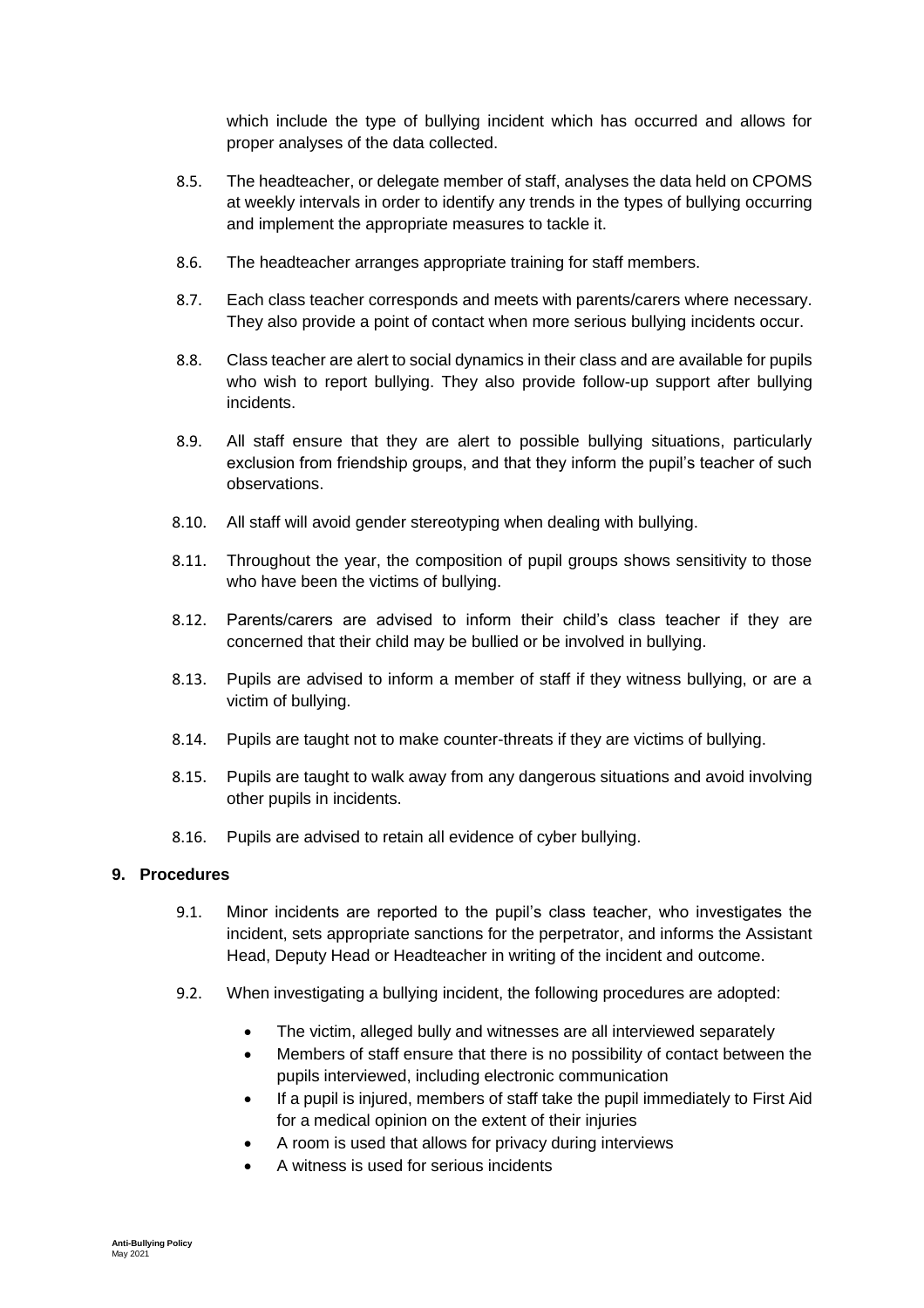- If appropriate, all parties (bully, victim, witnesses) are asked to write down details of the incident; this may need prompting with questions from the member of staff to obtain the full picture
- Premature assumptions are not made, as it is important not to be judgemental at this stage
- Members of staff listen carefully to all accounts, being non-confrontational and not attaching blame until the investigation is complete
- All concerned pupils are informed that they must not discuss the interview with other pupils
- 9.3. Due to the potential for sexist, transphobic and sexual bullying to be characterised by inappropriate sexual behaviour, staff members involved in dealing with the incident are required to consider whether there is a need for safeguarding processes to be implemented.

## <span id="page-9-0"></span>**10. Sanctions**

- 10.1. If the headteacher or deputy head is satisfied that bullying did take place, the pupil will be helped to understand the consequences of their actions and warned that there must be no further incidents.
- 10.2. The headteacher or deputy head informs the pupil of the type of sanction to be used in this instance (detentions, service-based activities, etc.) and future sanctions if the bullying continues.
- 10.3. If possible, the headteacher or deputy head will attempt reconciliation and will obtain an appropriate apology from the bully. This will either be in writing to the victim (and/or witnesses if appropriate), or face-to-face, but only with the victim's full consent. Discretion is used here; victims will never feel pressured into a faceto-face meeting with the bully.
- 10.4. The bullying pupil is made to realise that some pupils do not appreciate the distress they are causing, and that they should change their behaviour.
- 10.5. Parents/carers are informed of bullying incidents and what action is being taken.
- 10.6. The class teacher informally monitors the pupils involved over the next half-term.

#### <span id="page-9-1"></span>**11. Support**

- 11.1. If the pupil visits First Aid, the member of staff informally checks whether the bullying has stopped.
- 11.2. The class teacher informally checks whether the bullying has stopped on a weekly basis for a month after the initial complaint of bullying.
- 11.3. The class teacher formally checks whether the bullying has stopped the week after the bullying, and again during the same half term.
- 11.4. If necessary, group dynamics are broken up by members of staff by assigning places in classes.
- 11.5. The victim is encouraged to tell a trusted adult in school if bullying is repeated.